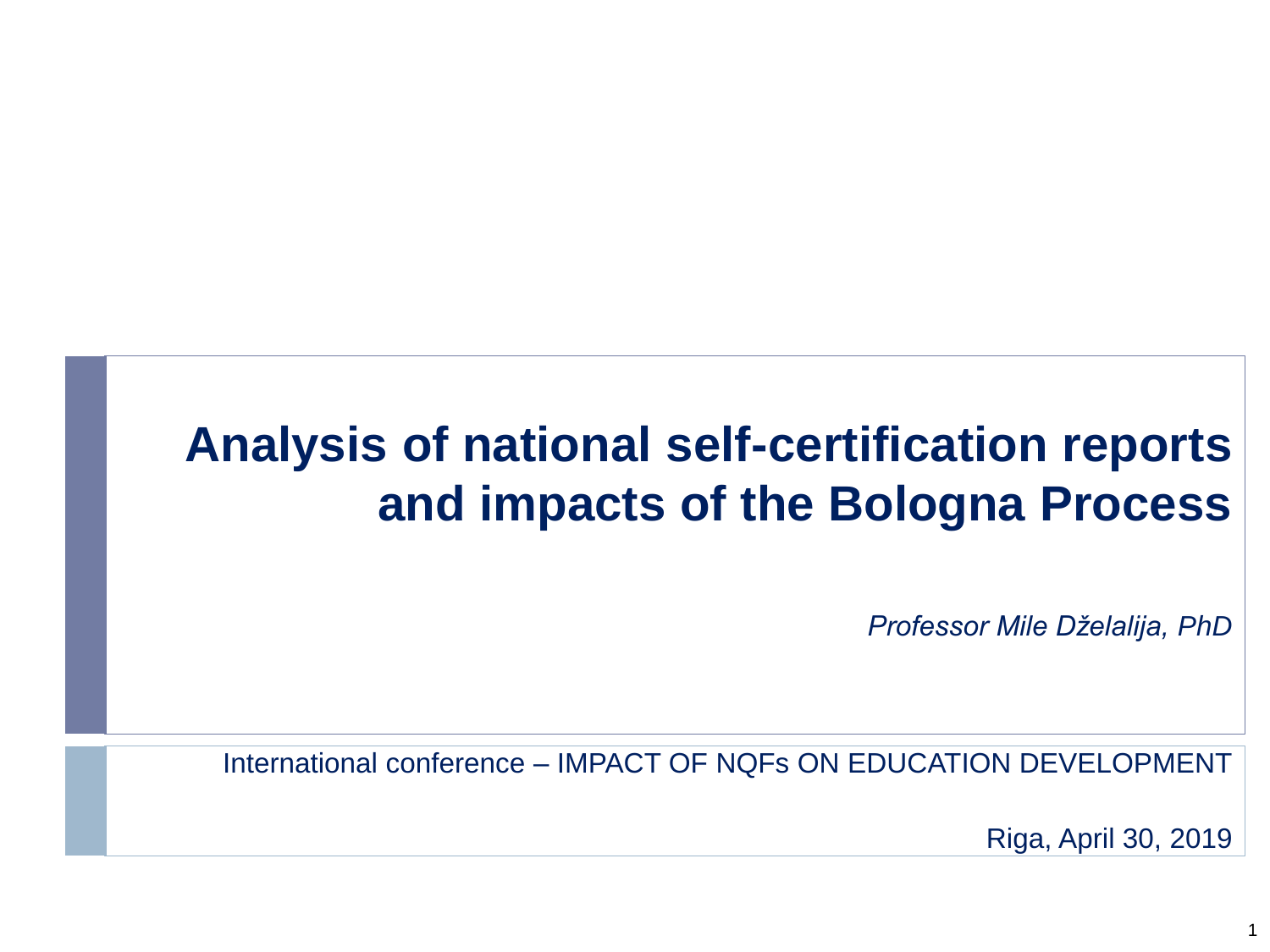#### **Introduction to the Bologna Process**

- **Members: 48 countries and the EC** • **Non-voting members** (consultative and other): CoE, EUA, EURASHE, ESU, ENQA, UNESCO, BUSINESSEUROPE, EI, EQAR
- **Partners**, which can be invited BFUG events
- The main focus of the Bologna Process is to strengthen the quality assurance of HEIs and their study programmes, and easier recognition of qualifications and periods of study
- It supports modernisation of HE which is needed to increase the competitiveness and better the lives of individuals and the society
- It supports integration of education and scientific activities, innovation, technology development and social dimensions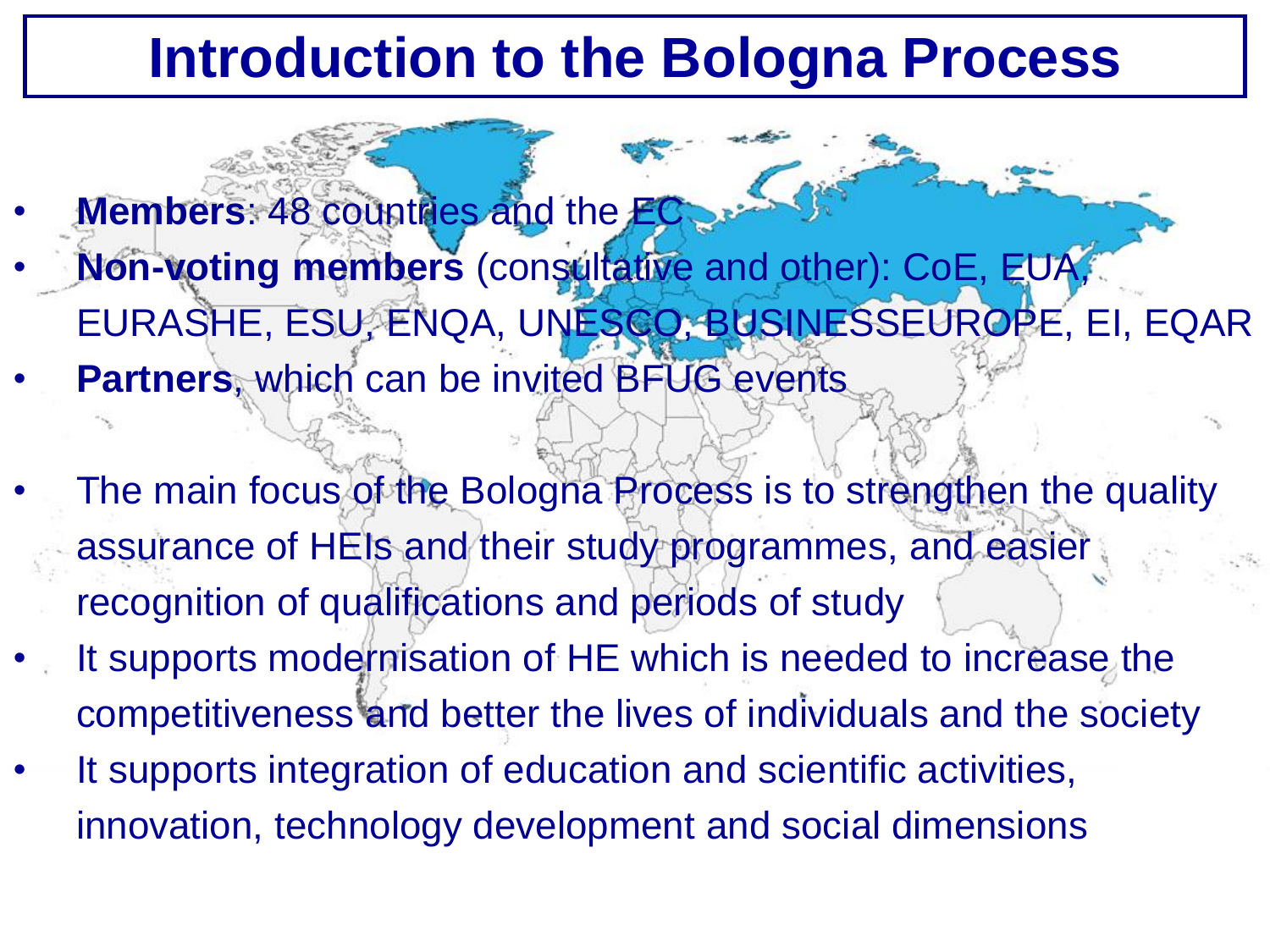### **Needs for QF-EHEA self-certification**

- **Importance of QA mechanisms** many HEIs modernised study programmes, implemented QA standards and strengthened their QA mechanisms
- Most of HEIs **still need to do a lot** in order to be competitive compared to HEIs in other well-developed countries
- Many students **still face obstacles** in having their qualifications recognised for work or further studies
- **QF-EHEA**  an instrument designed to improve transparency of qualifications, to support LLL and mobility, based on QA
- The success of the Bologna Process in a country and in Europe **depends on trust and confidence** amongst all key stakeholders in the country and internationally – which further depends on **transparency of self-certification processes** in different countries
- Thus, there are **agreed common criteria and procedures for selfcertification to the QF-EHEA**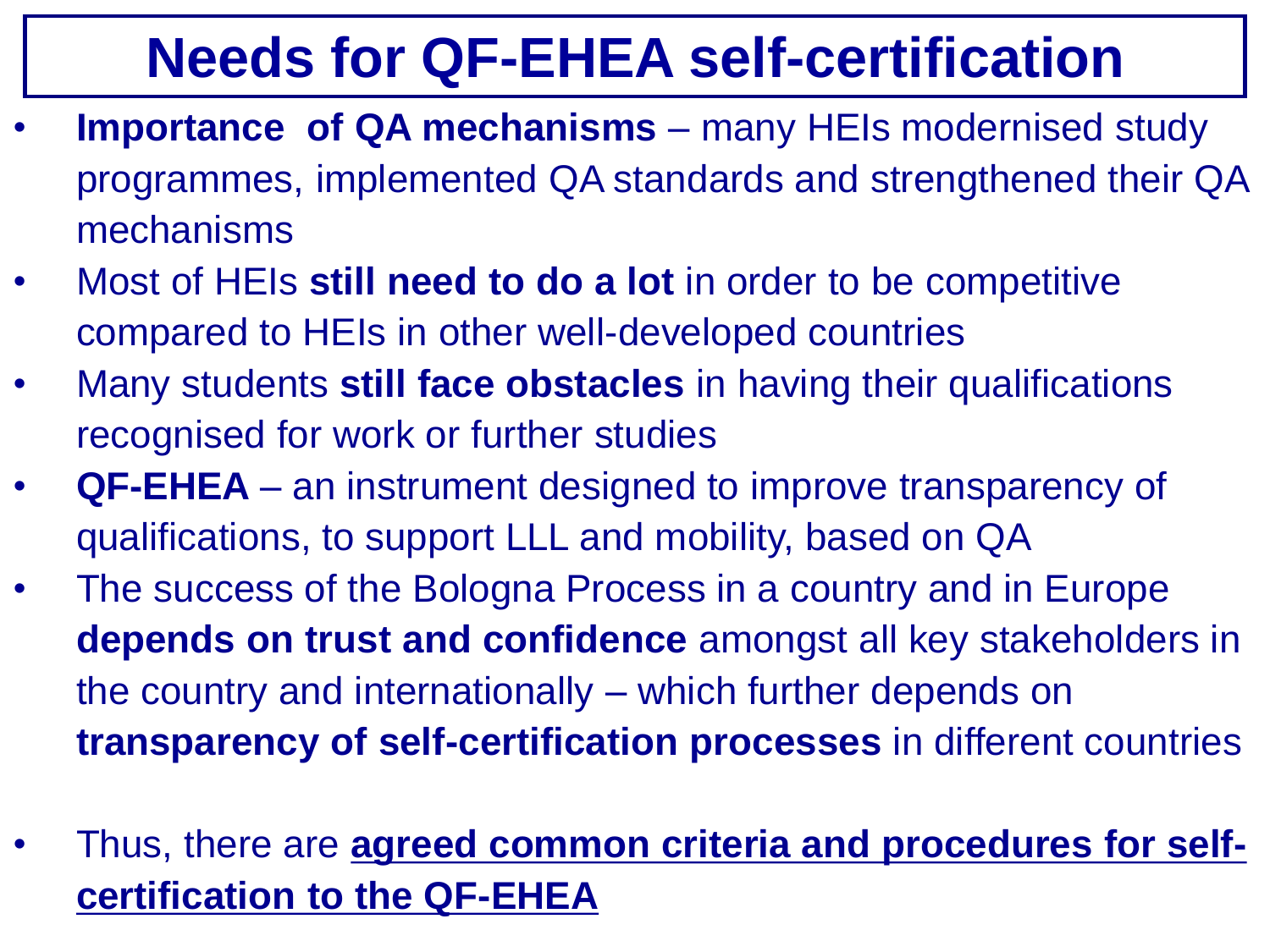# **Motivation for this study**

- To support understanding and discussion on the **self-certification processes (and reports) to the QF-EHEA** – by presenting some introductory results of the self-certification processes
- To support self-certification processes in countries that are still in the first stages of the process
- **Sources for this study**  self-certification reports (separate or integrated with EQF referencing reports) and background documents
- Several aspects have been analysed:
	- 1. Self-certification reports in **relation to the EQF** referencing reports
	- 2. Role, structure and involvement of **international experts** during the self-certification processes
	- 3. State of play of the implementation of **VNFIL**
	- **4. Use of Learning outcomes (LO)** by HEIs
	- 5. Implementation of QA processes, as defined by the **ESG**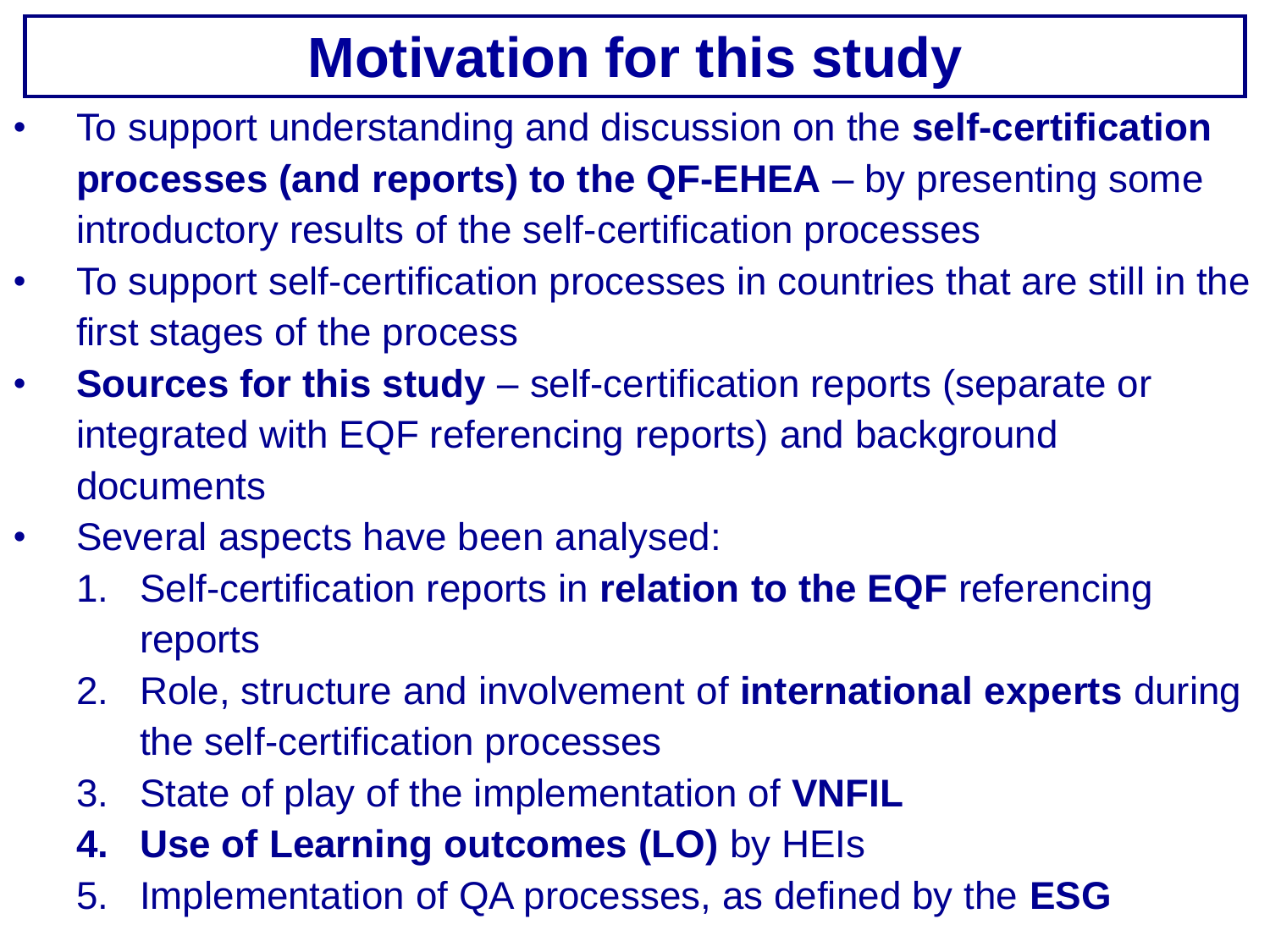# **1. Self-certification in relation to the EQF**

- There are **similarities and differences**
	- For example, differences in the legal, political basis and in their geographical scope
	- For example, similarities in the idea of giving their sets of criteria and procedures
- Designated authority: C-1, C-7 (QF-EHEA) correspond to C-1 (EQF)
- Descriptors, demonstrating clear links: C-2 (QF-EHEA) C-2 (EQF)
- LO and credits: C-3 (QF-EHEA) C-3 (EQF); EQF in addition VNFIL
- Transparency: C-4 (QF-EHEA) C-4 (EQF)
- QA principles and procedures: C-5 (QF-EHEA) C-5 (EQF)
- Mechanisms to certify learning process: C-6 (QF-EHEA) C-10 (EQF)
- **Report: P-1, P-4, P-5 (QF-EHEA) C-8 (EQF)**
- $\blacksquare$  QA bodies: P-2 (QF-EHEA) C-6 (EQF)
- International experts: P-3 (QF-EHEA) C-7 (EQF)
- Diploma Supplement: P-6 (QF-EHEA) C-10 (EQF)
- C-9 (EQF) and C-8 (EQF) partly not directly linked to QF-EHEA criteria and procedures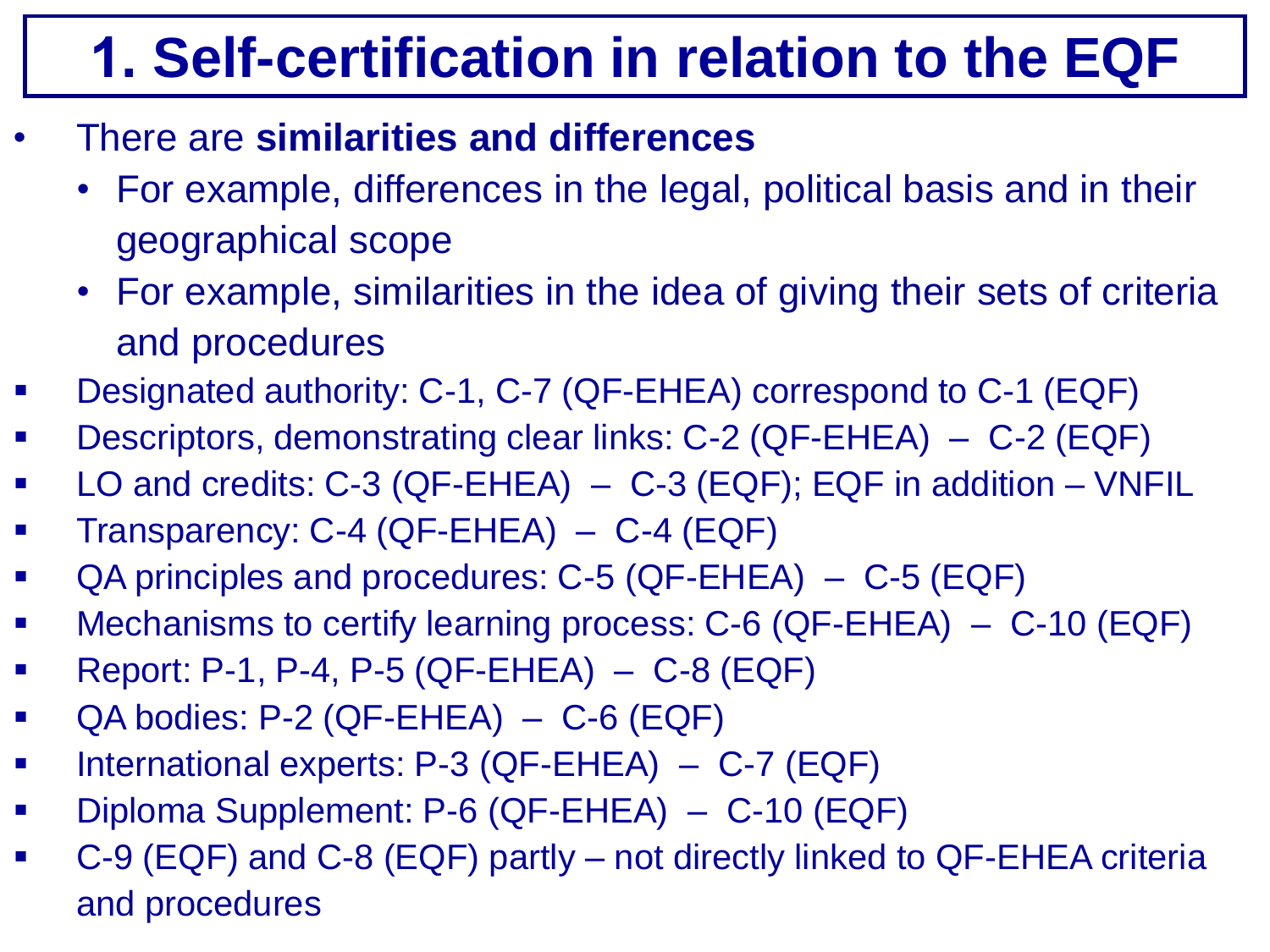# **1. Self-certification in relation to the EQF**

- **QF-EHEA objective**  to show that national NQF-HE matches to QF-EHEA (even a kind of a harmonisation with QF-EHEA is expected) **For EQF –** national qualifications system should demonstrate how it relates to the EQF but without any prescribed or implied convergence.
- For **QF-EHEA**, the process is based on the assumption that once the compatibility of a NQF-HE is self-certified, the link between the national levels of qualifications should be taken as proven. Another country doubting the linkage of that NQF to QF-EHEA would be required to show **substantial difference**.
- **Reporting of EQF and QF-EHEA** process may be kept **separate or it can be combined** in one document with separate sections for each process. One single report is seen as a tool for increased transparency – indicating that the processes have been closely coordinated and agreed by stakeholders.
- The **self-certification process** was envisaged in the EHEA ministerial communiques as a **one-time only event**. In the EQF process there have been discussions about how continuing referencing might be accomplished, etc.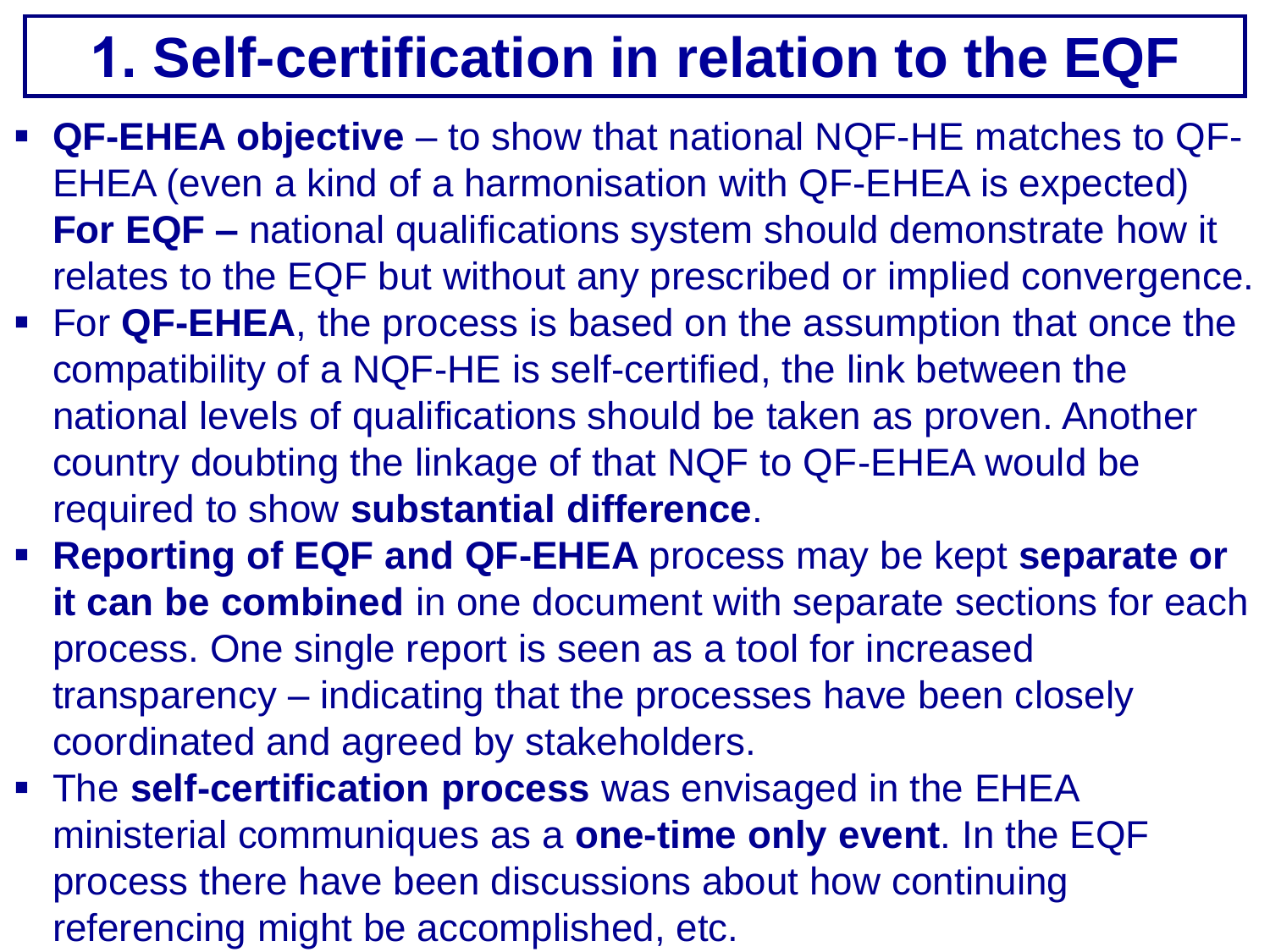# **Types of reports – Study**

- **Integrated** with the EQF referencing reports (*most countries*):
	- Explicit response to the QF-EHEA criteria and procedures
	- **Implicit response to the QF-EHEA criteria and procedures** (i.e., explicit response only to the EQF criteria for all education sub-systems)
	- No explicit nor implicit response on fulfilment of the QF-EHEA criteria and procedures for the HE
- **Separate** self-certification reports:
	- **Explicit response only to the QF-EHEA criteria and** procedures
	- Partly response to the QF-EHEA criteria and procedures
	- **Explicit response to both: QF-EHEA criteria and procedures,** and EQF criteria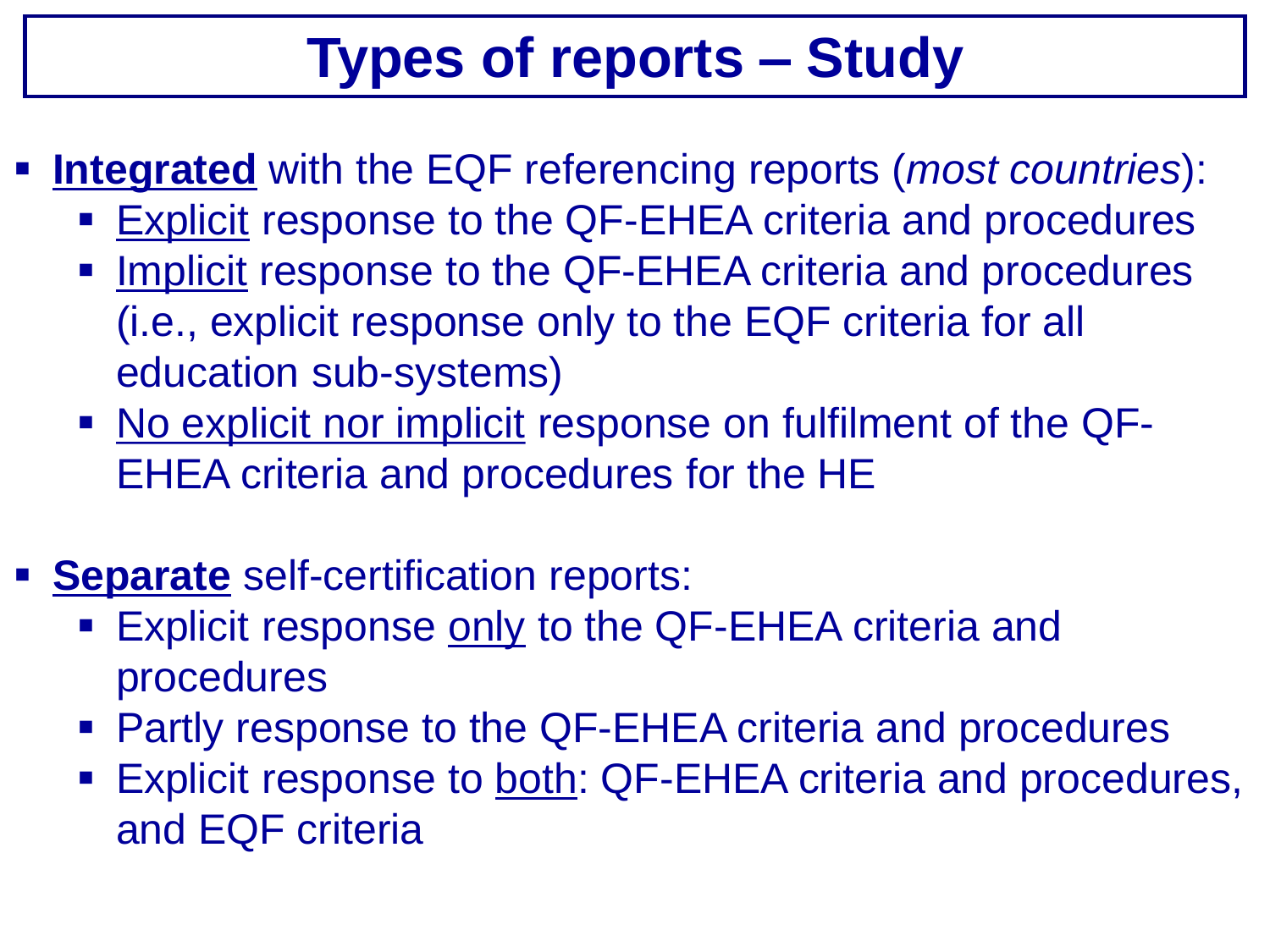

**Common report** (QF-EHEA included in report's title and

explained in separate

**Common report** (QF-EHEA explained in separate chapter but not included in the report's title)

**Common report** (QF-EHEA included in the report's title but no separate chapter)

**Common report** (QF-EHEA not included in the report's title and no separate chapter; only implicitly

**Common report** (QF-EHEA not included in report's title and no separate chapter; not aware to the QF-EHEA)

**2006 2007 2008 2009 2010 2011 2012 2013 2014 2015 2016 2017 2018**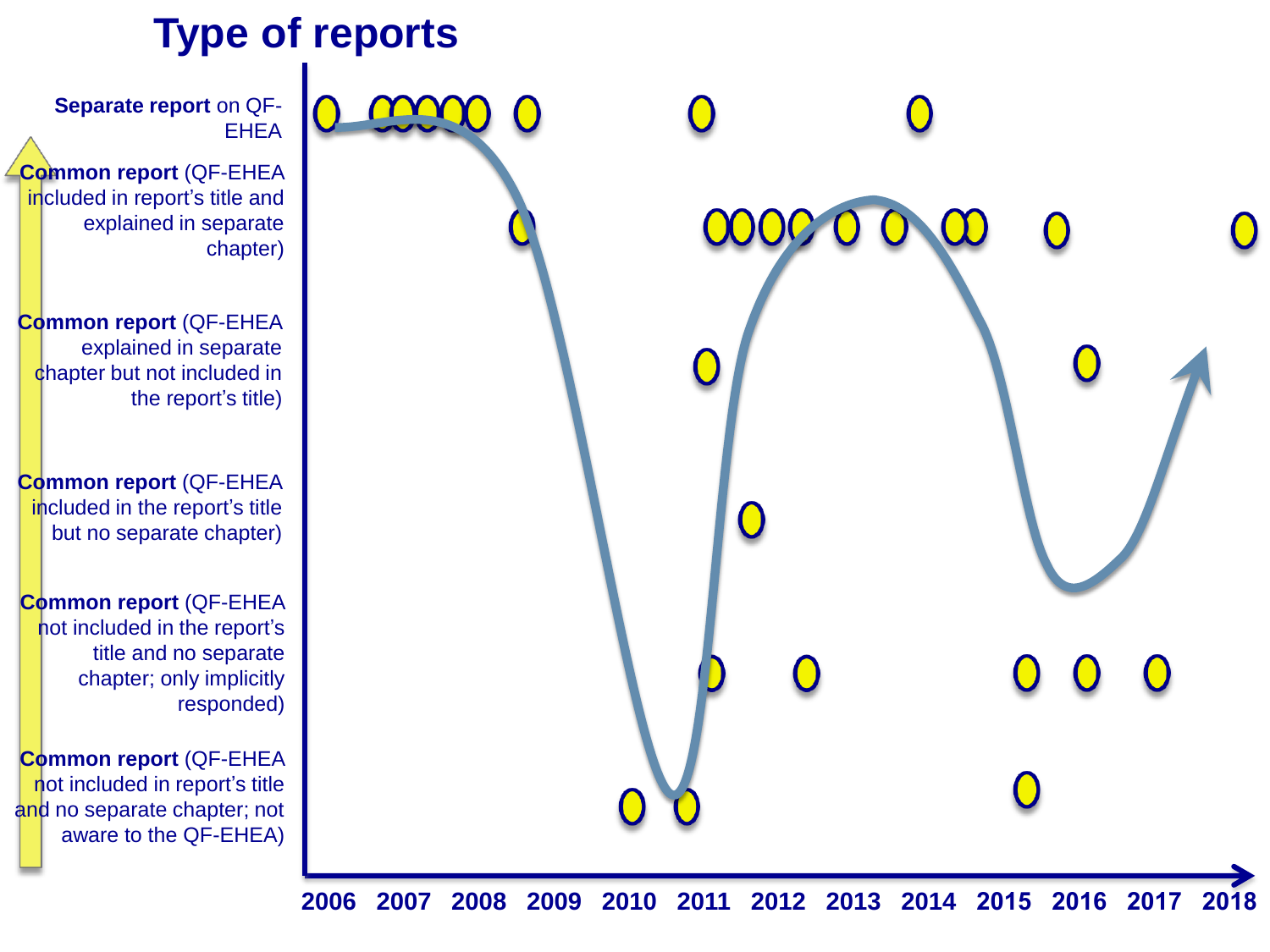# **2. Involvement of international experts**

- **QF-EHEA** aims to improve transparency and international understanding of qualifications in all countries
- **International experts**  have a clear defined role in making sure that these expectations defined by QF-EHEA criteria and procedures have been met
- Experiences:
	- International experts **have not been in all cases** involved **in all stages**
	- Most of international experts have been involved in the process to make reports **more transparent and understandable** by readers from other countries
	- There is not a fixed template for the involvement of international experts; experiences varies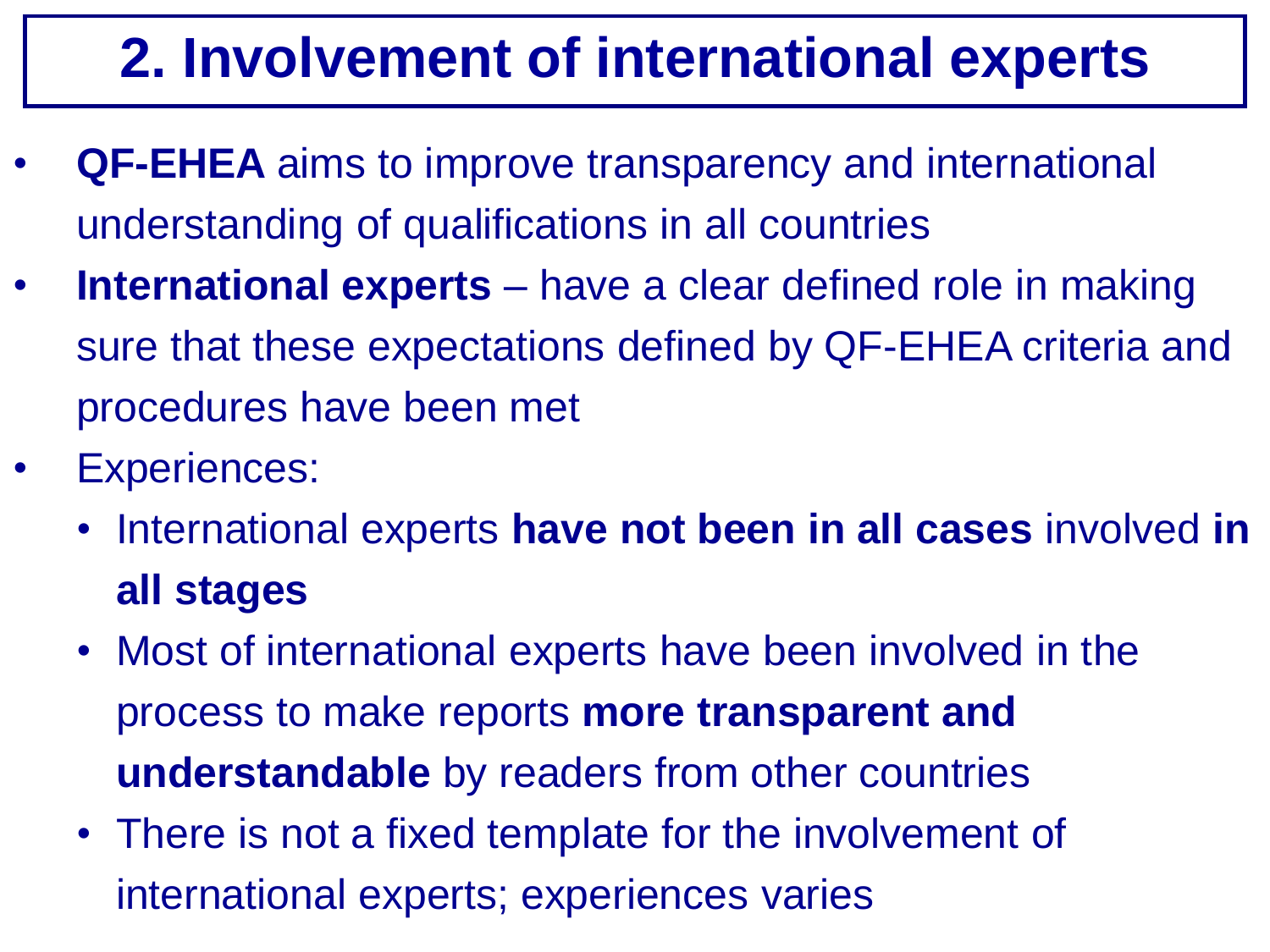# **2. Involvement of international experts**

- From 2 5 experts (sometimes there are no experts with a clear experiences within HE)
- From only surrounding countries up to various countries
- Without international organisations including several international organisations (CoE, Cedefop, ETF, etc.)
- Without written role of experts clear descriptions of the role (usually participated in several meetings; in some cases, able to provide their opinions; presentations of opinions varied; in some cases addressing specific criteria and procedures; etc.)
- Without written opinions from experts to very detailed
- Only positive opinions to negative review (which happened to be a good idea)
- $\blacksquare$  Etc.
- **Study**  $\rightarrow$  number of international experts involved; the role; written **opinion**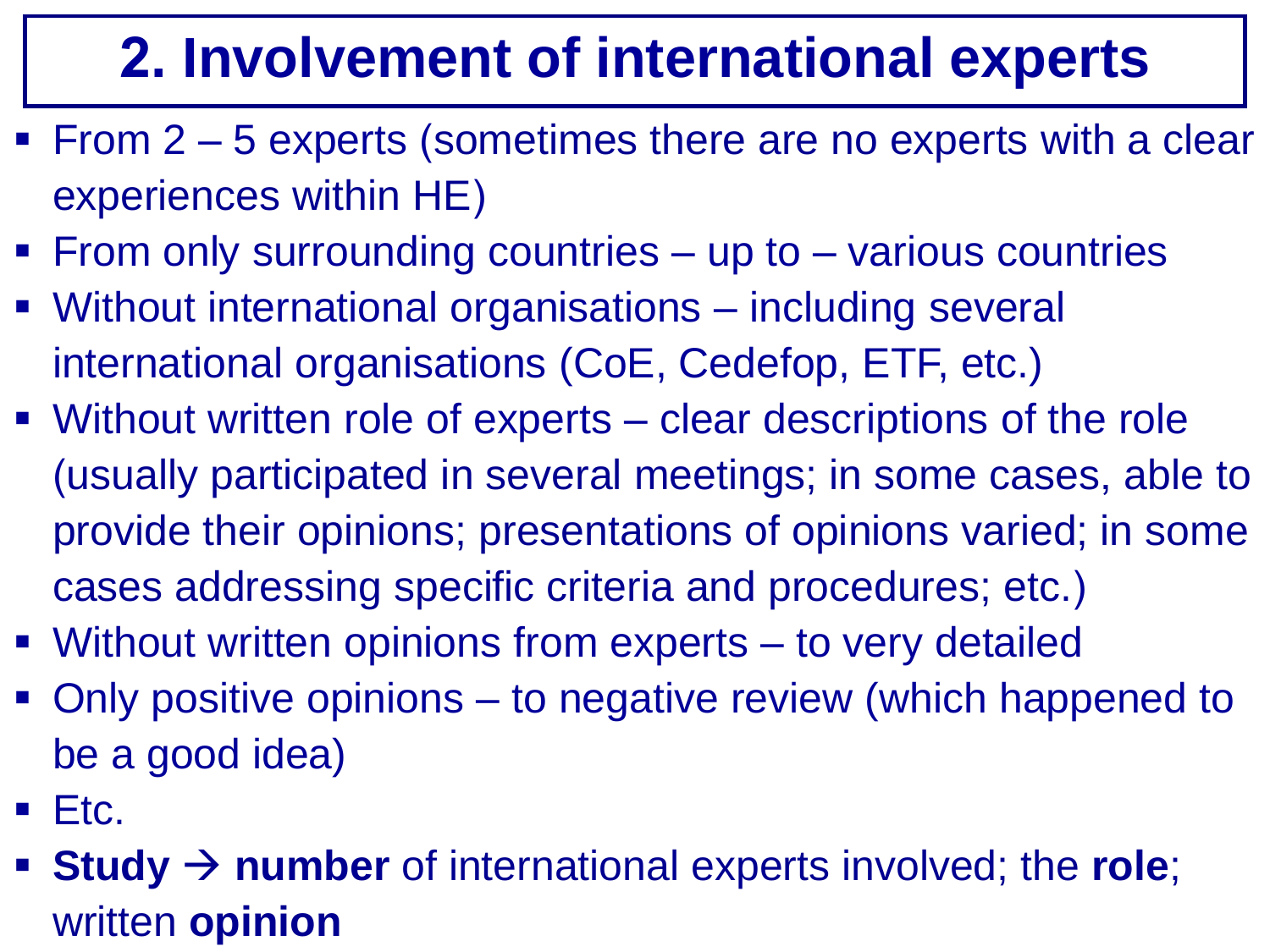#### **Involvement of international experts**

4 experts, making report transparent; written opinion presented

3 experts, making report transparent; written opinion presented

2 experts, making report transparent; written opinion presented

5 experts, making report transparent; without written opinion

4 experts, making report transparent; without written opinion

3 experts, making report transparent; without written opinion

2 experts, making report transparent; without written opinion

> 2 experts; no clear role written; without written opinion

> > **2006 2007 2008 2009 2010 2011 2012 2013 2014 2015 2016 2017 2018**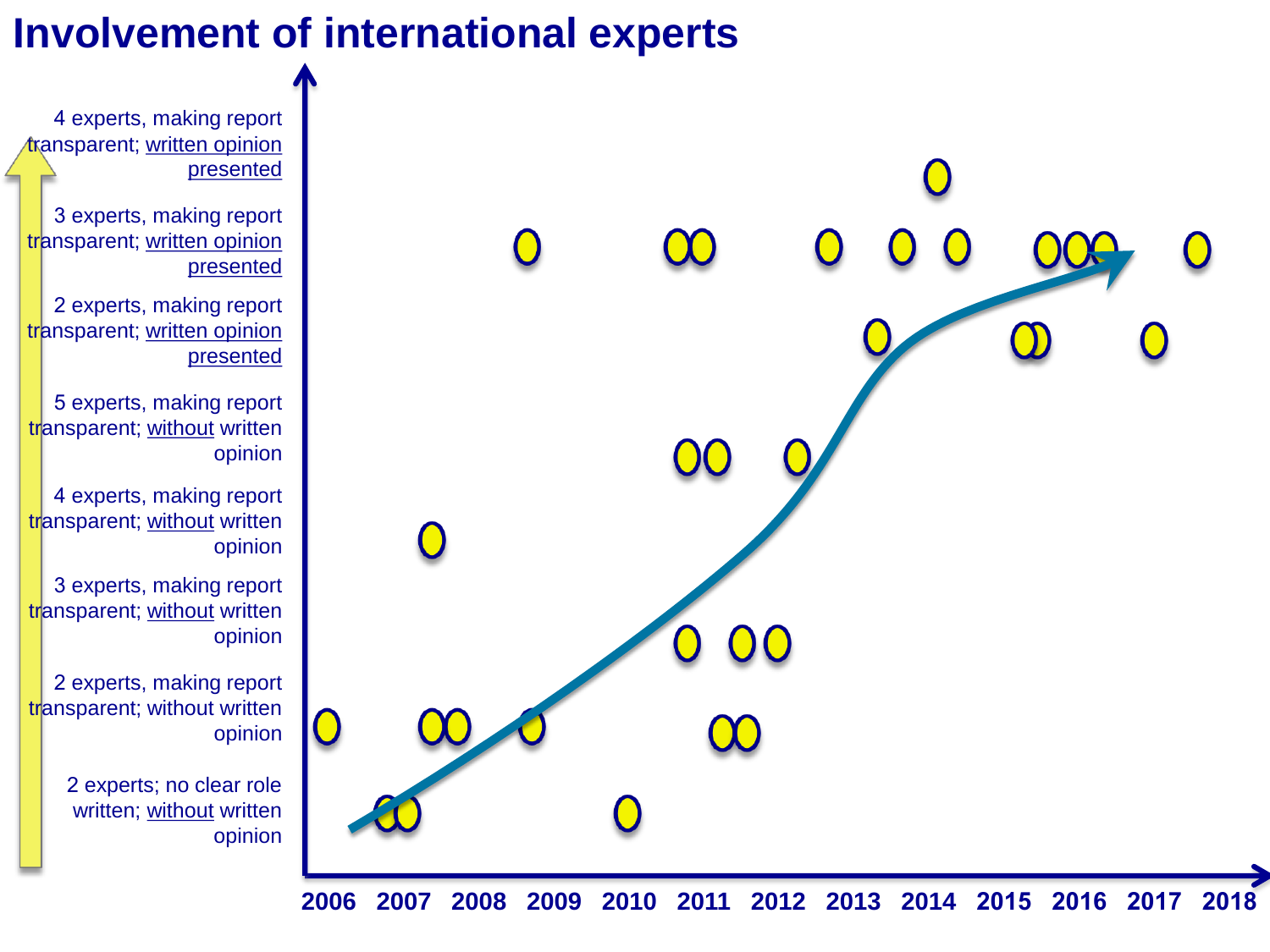# **3. Validation of NF and IF learning**

- There is a **wide spectrum** of approaches for the VNFIL
- Only some of countries used this concept systematically (even less of them within HE systems)
- **Different understanding** of the concept, and different terms used in different countries for this process, such as:
	- *Recognition of prior learning*
	- *Recognition of NF and IF learning*
	- *Validation of NF and IF learning*
	- *National credit rating*
	- *Institutional alignment,* etc.
- Within the QF-EHEA this process is guided by the new ESG (2015, S-1.4) (by the EQF, C-3, in relation to C-4 and C-5); C-5 is very important for development of trust in validation process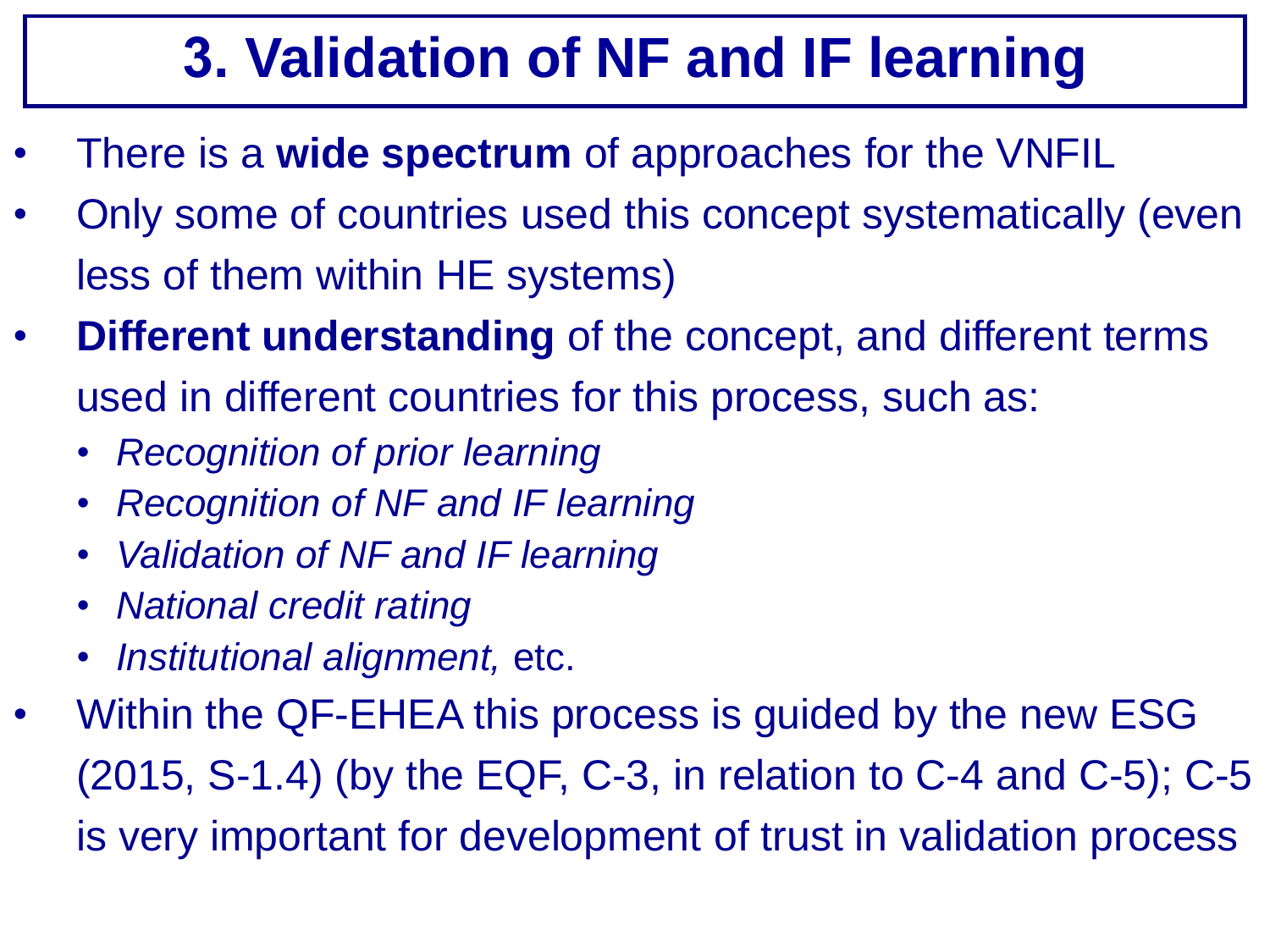# **3. Validation of NF and IF learning**

- VNFIL has not been described in separate self-certification reports
- Some countries described, but there are:
	- **Example 1 Ferminology and conceptual issues**
	- Linked to adult learning
	- Using terms "*non-formal qualification*" or similar
	- $\blacksquare$  Etc.
- There are examples with clear concepts and according to EU principles (in common reports)
- Most of countries just declaration to include VNFIL
- In HE used for: access, part of programmes, but there examples where it is possible to achieve (in theory) full qualifications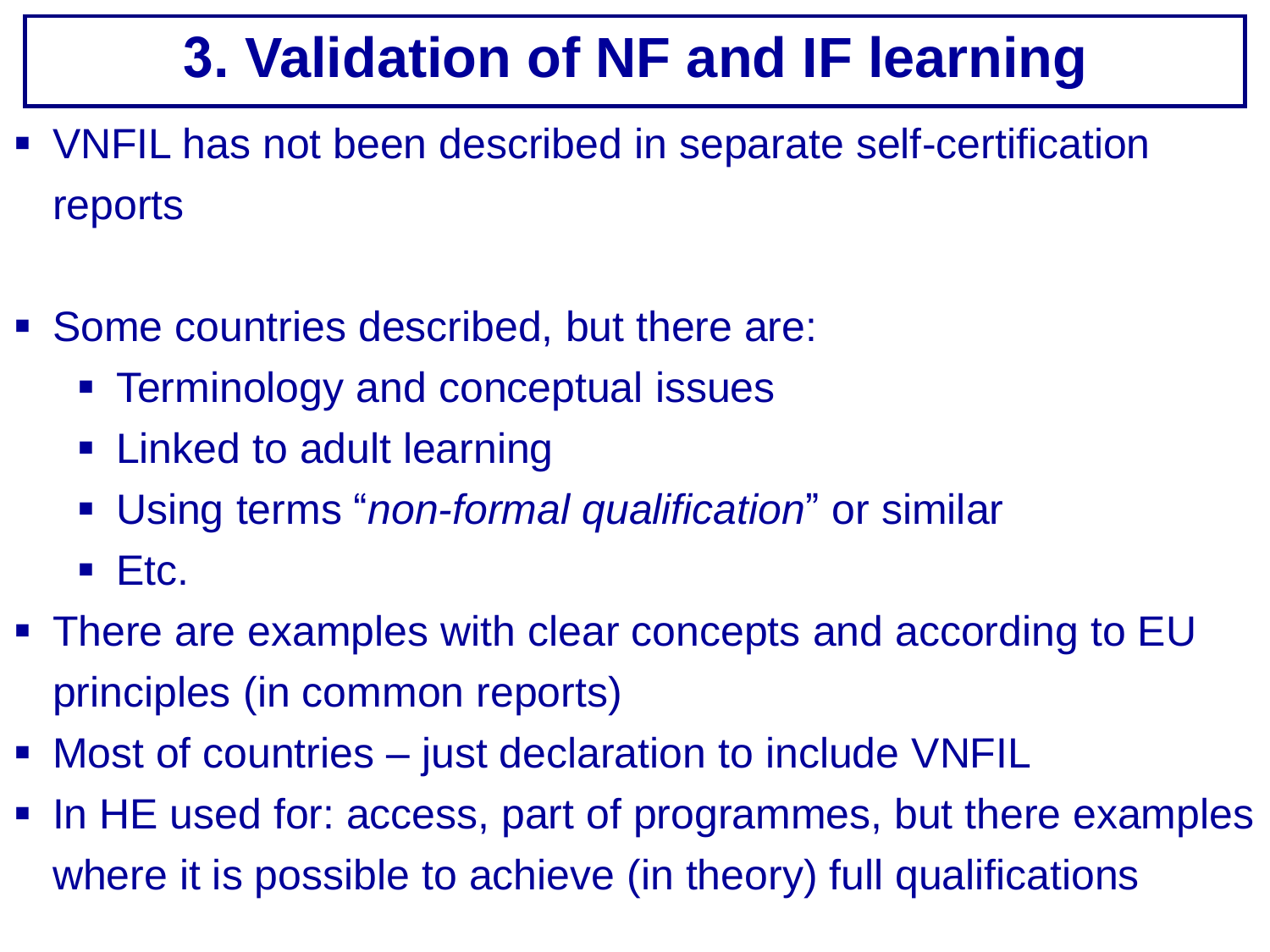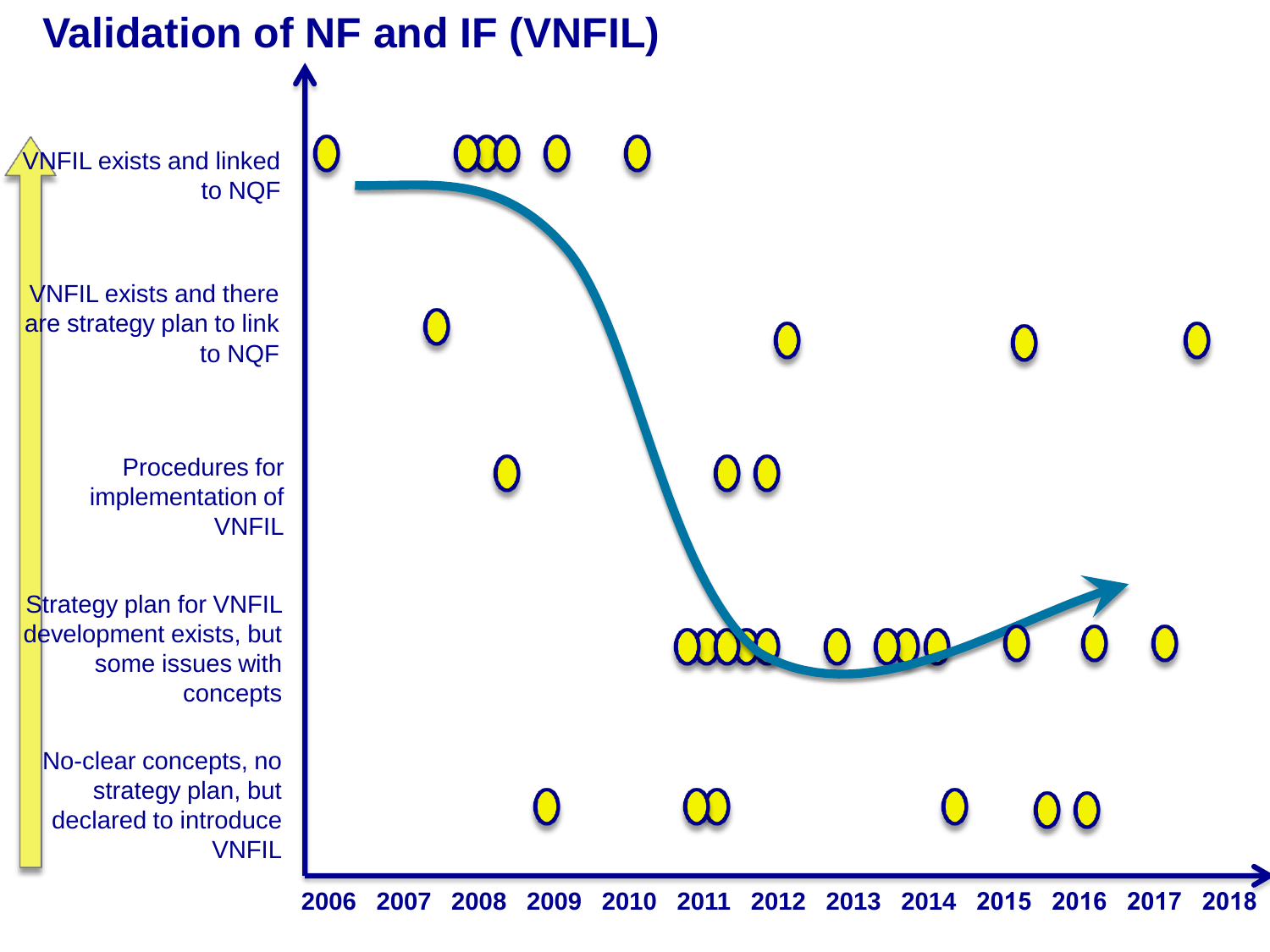# **4. Learning outcomes (LO) used in HE**

- Role of LO in HE plays an integral part of LLL strategy to promote different elements, such as:
	- Modernisation of HE
	- Promotion of student cantered learning
	- Award, accumulation and transfer of ECTS (or equivalent) credits
	- Quality assurance
	- Flexible learning pathways
	- Key competences for LLL
	- Validation of NF and IF learning (VNFIL)
	- Credibility for HEIs and employers
	- Etc.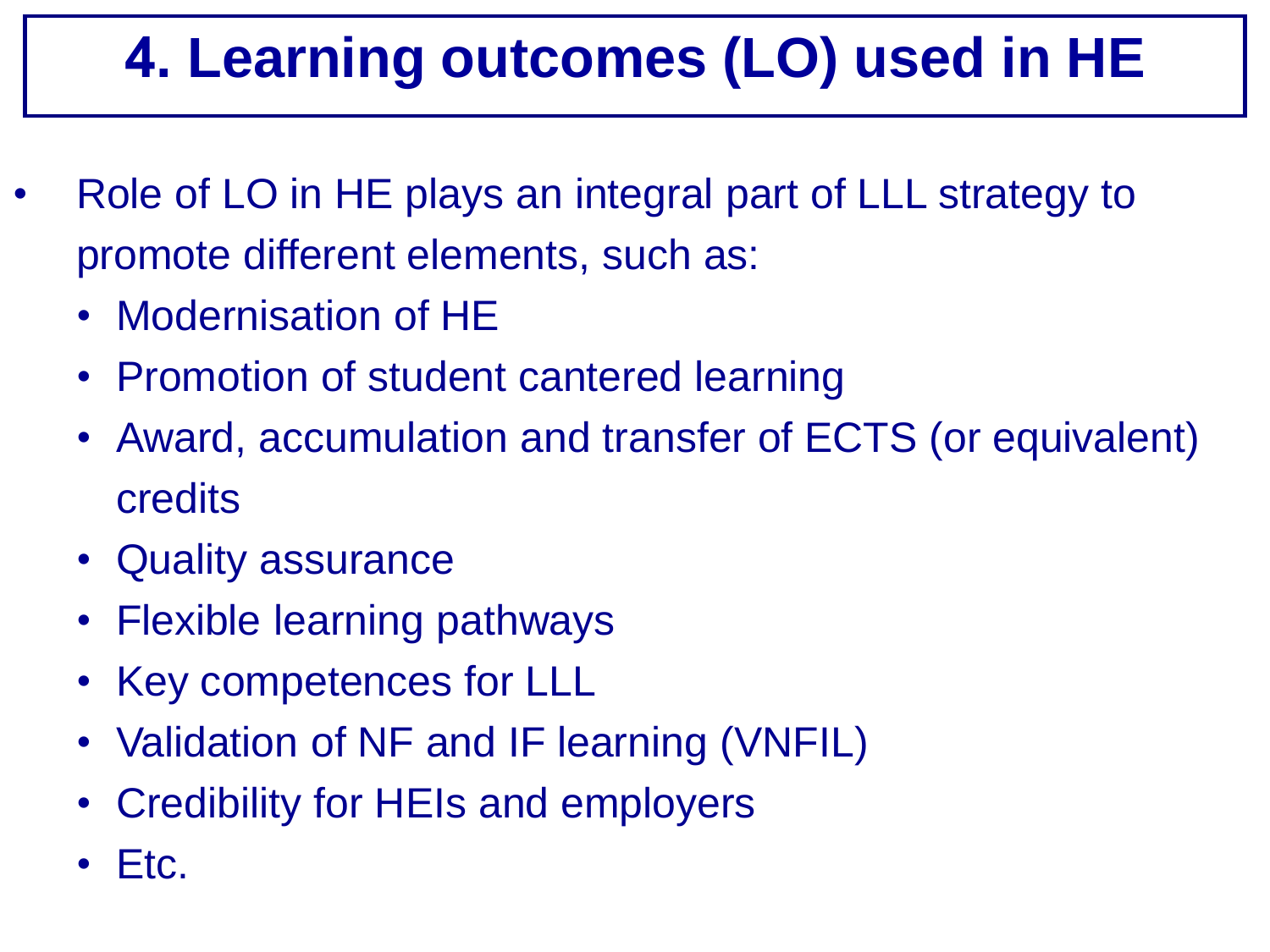# **4. LO used in HE**

- In most cases, while countries introuced level descriptors, they have not yet systematically implemented LO within HEIs
- **Various representations of LO** exists in different countries; most of them using similar as in EQF (K-S-A/R); there are other innovative represenatations; some of domains in different countries use only different term; various layers of descriptors exists
- Some **descriptors are not completly generic**  some of level descriptors incorporated set of key competences for LLL within level descriptors (i.e., learning, communication, ICT skills, etc.)
- **ECTS** credits are **used differently** (all cycles; or not for third cycle; various number of ECTS or equivalent; etc.)
- 1 ECTS (or equivalent) varies from 20 to 30 hours
- Etc.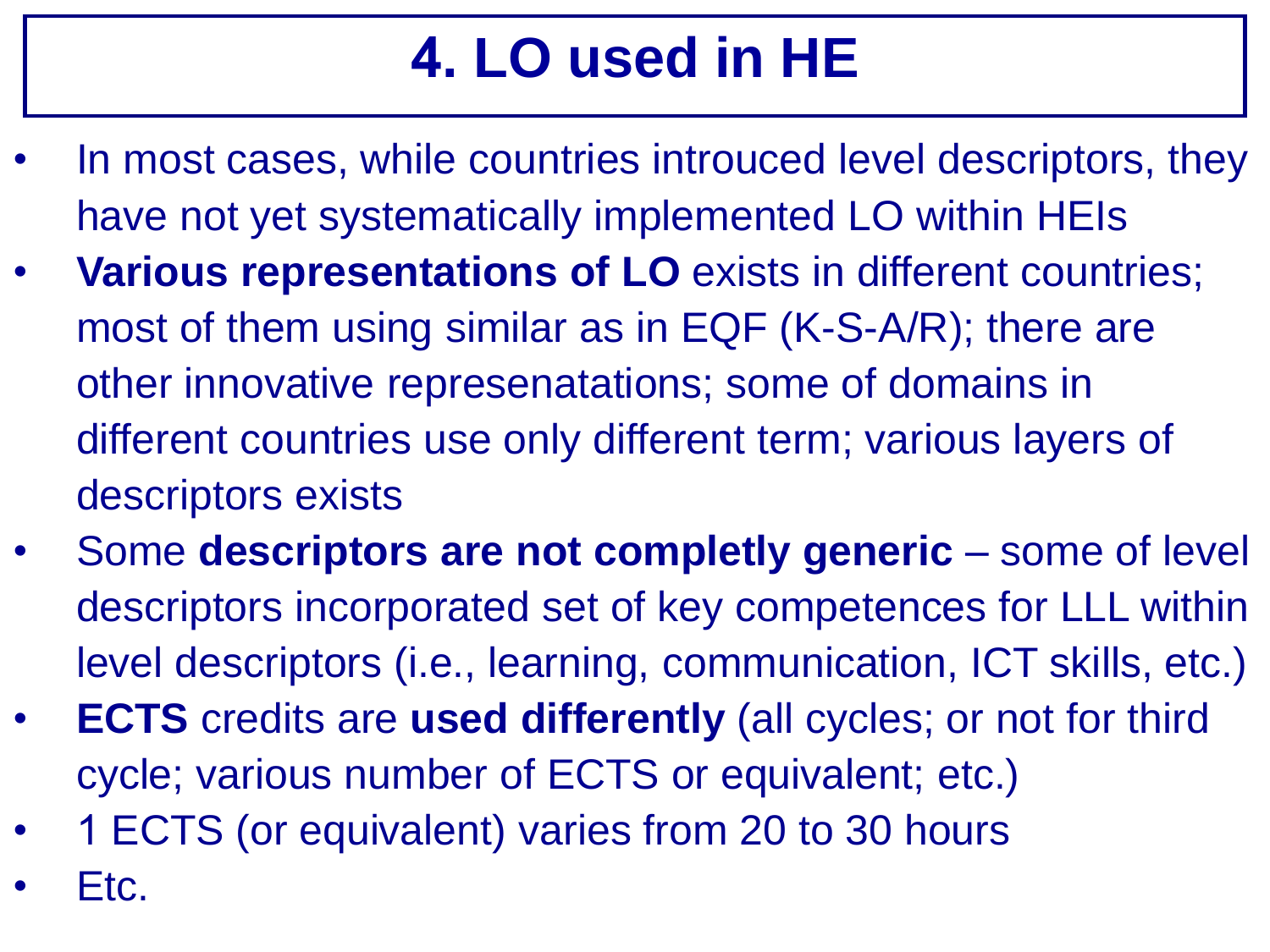#### **Implementation of LO and their dimensions (ECTS, etc.)**



**2006 2007 2008 2009 2010 2011 2012 2013 2014 2015 2016 2017 2018**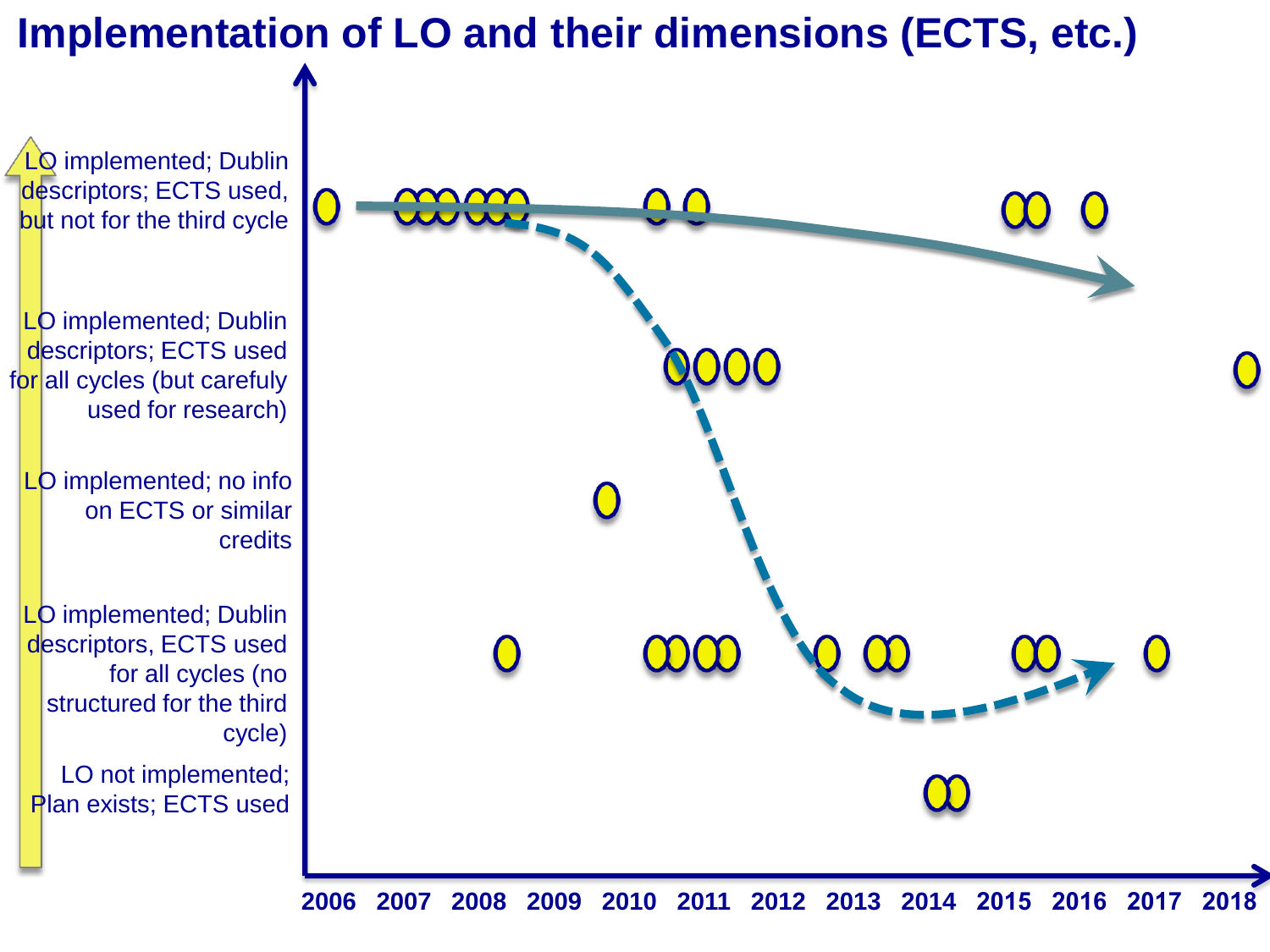### **5. Quality assurance**

- **QA is crucial** in supporting HE systems and institutions in responding to changing environments while ensuring the qualifications achieved by students remain relevant and at the forefront of institutional missions
- QA the core componetns for all NQFs for HE
- QA Criterion 5 (**ESG** for HE)
- Experiences:
	- All countris have establiched some form of external QA, but significant differences in the approach
	- QA moving towards making sure that expected LO are met when a qualification is awarded
	- QA bodies are key stekehodlers in self-certification processes
	- Varying degrees of ESG implementation
	- Etc.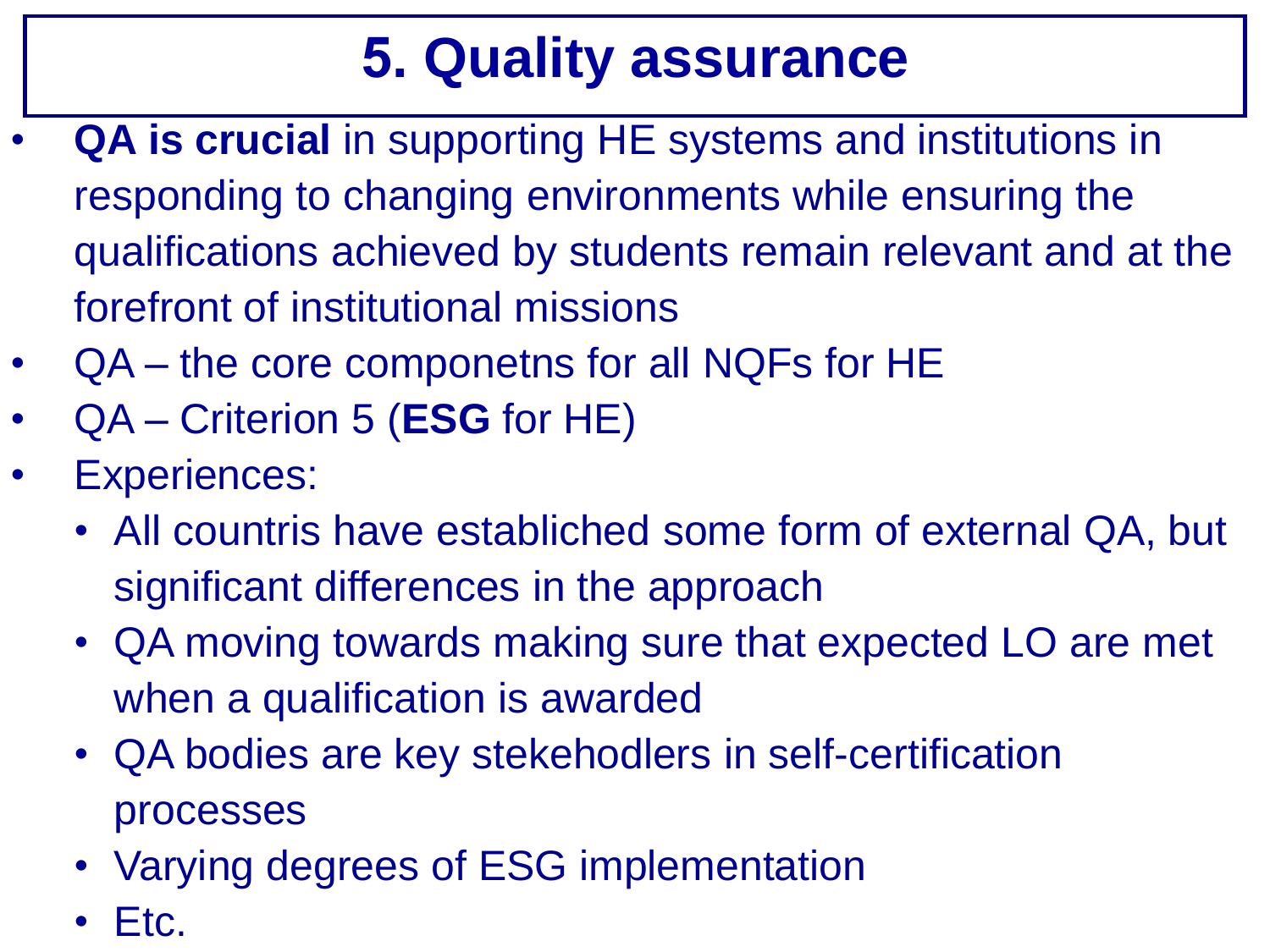#### **5. Quality assurance**

- Most reports described, but not focused to standards and functions of bodies, and some countries without evidences for the statements about QA
- Most countries express link to **ESG**
- Most of countries have a national agency for quality assurance
	- ENQA members, but not all countries
	- Registered in **EQAR**
- Some countries use agencies from other countries
- There are examples of non-transparency of titles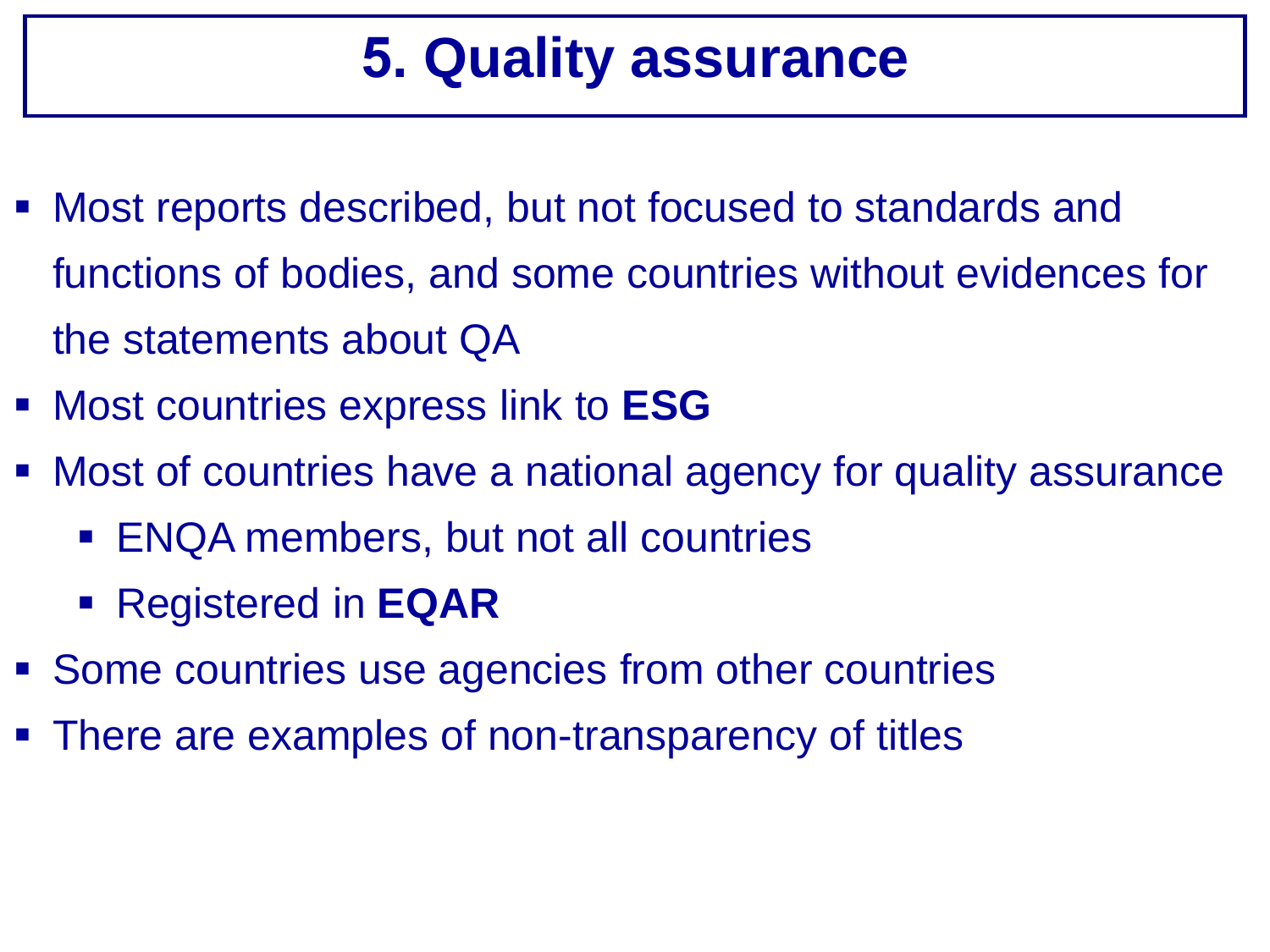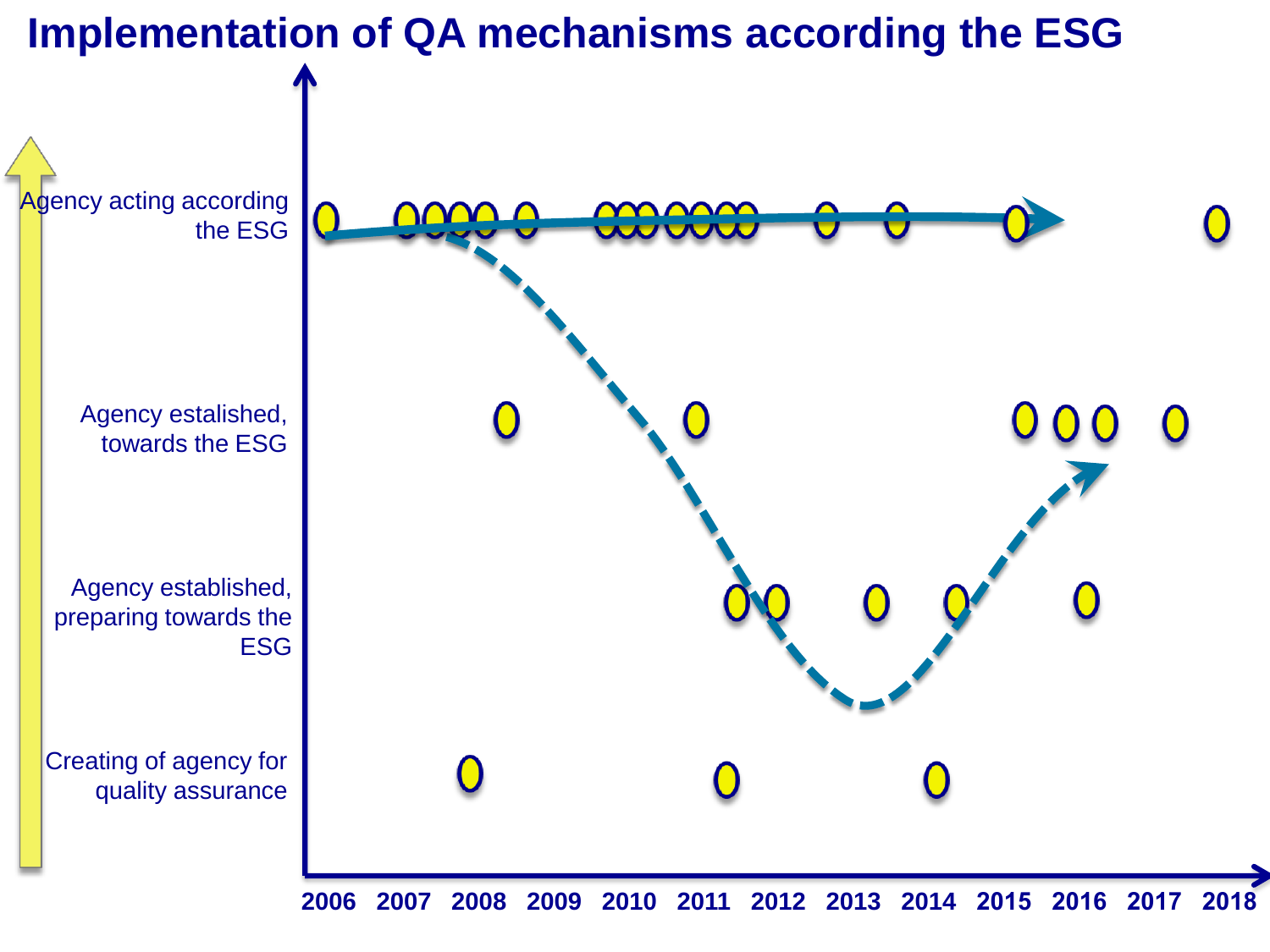### **Impacts of the Bologna Process**

- Motivation of stakeholders and individuals to participate in the reform of the HE systems
- Use of common concepts and terms
- Improvement of QA systems
- Partnerships within countries and internationally; and within HE and VET
- **Peer-learning and development of national experts**
- Contribution to increased mutual trust ("*critical international friends*", willingness to give and to receive constructive feedbacks)
- **Building transparent systems for recognition of foreign** qualifications
- Etc.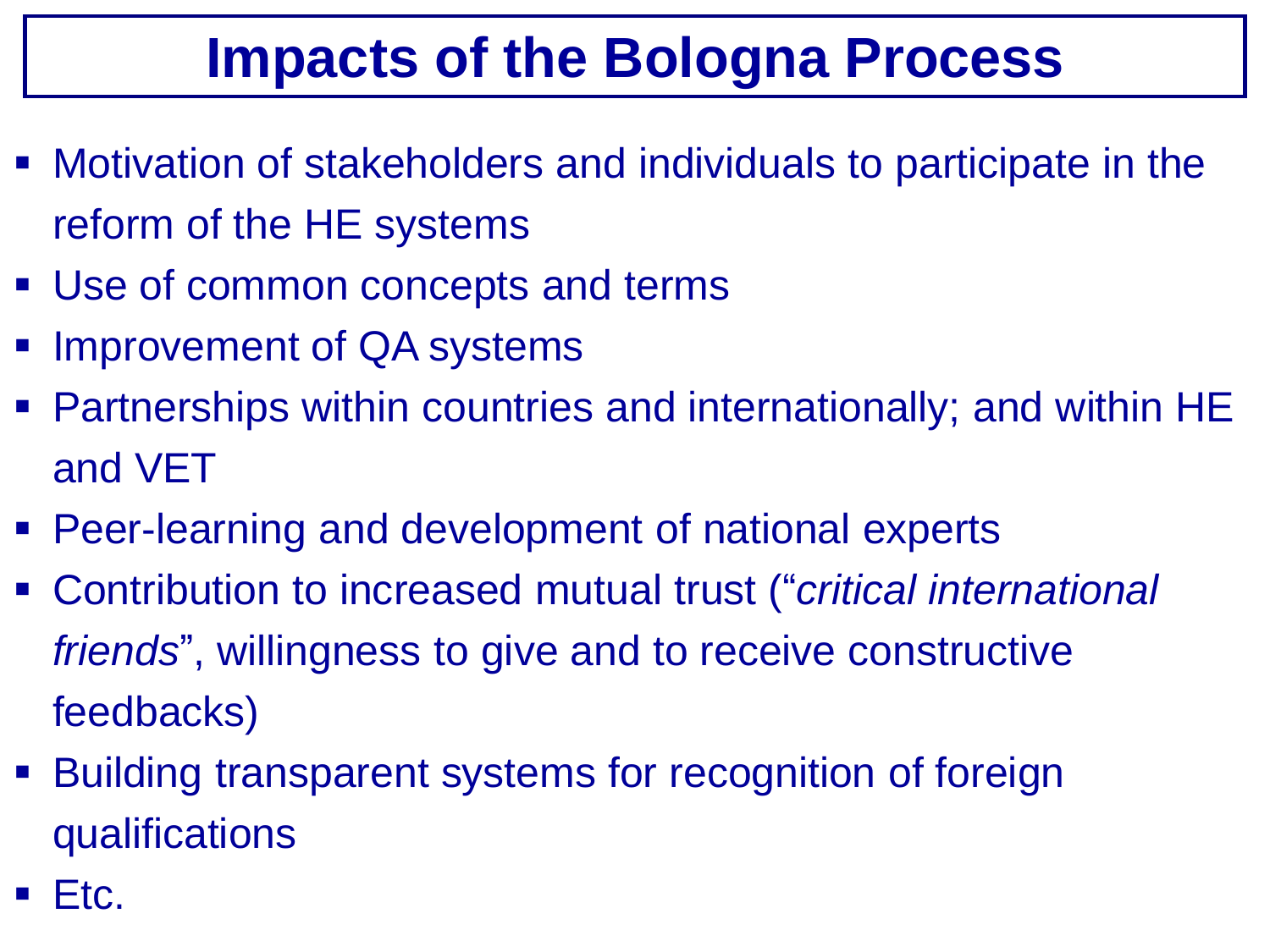# **Need for improvement**

- **Understanding of some concepts and terms** Related to LO, qualifications, etc.
- Development and implementation of LO and credit system(s)
- Development and implementation of national QA systems (better use of LO, body and their functions, guidelines)
- Levelling of qualifications and transparency of titles
- Understanding and implementation of the system for VNFIL
- Development and implementation of the system for Recognition of foreign qualifications (use of NQFs)
- In some cases fail to link descriptors, LO, process for levelling, and QA. For example, how QA supports the shift to LO, descriptors, credits, and levelling of qualifications
- $\blacksquare$  Etc.

→ Peer Learning Activities, common projects, further studies, etc.